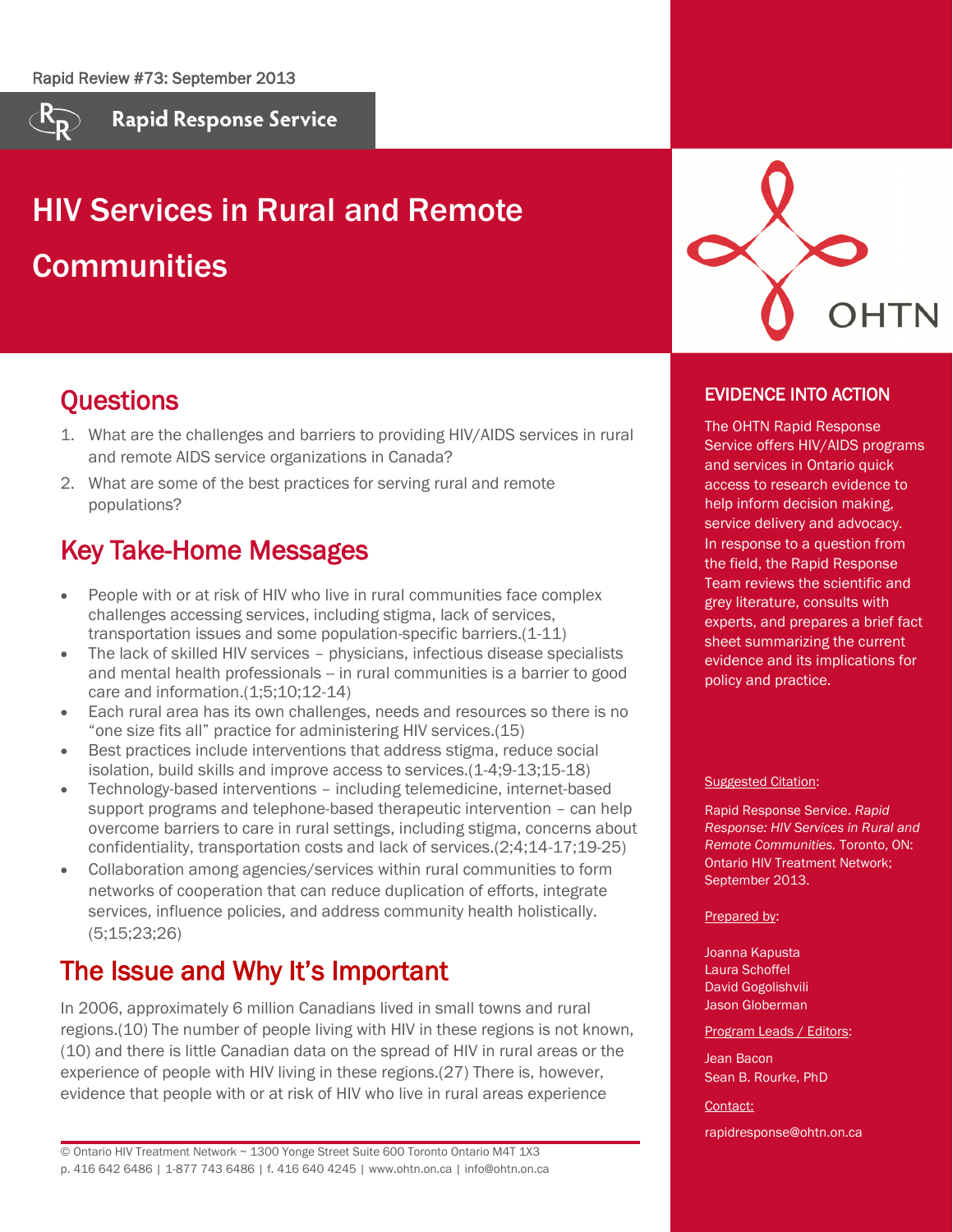#### **References**

- 1. AIDS Coalition of Cape Breton. The Natural Helper Model. A Rural Remedy: A Guide to Reaching Rural Injection Drug Users. Sydney, NS: Sharp Advice Needle Exchange; 2000.
- 2. Gonzalez A, Miller CT, Solomon SE, Bunn JY, Cassidy DG. Size matters: Community size, HIV stigma, & gender differences. AIDS Behavior 2009;13(6):1205-12.
- 3. Groft JN, Robinson VA. Seeking serenity: Living with HIV/AIDS in rural Western Canada. Rural Remote Health 2007;7(2):677.
- 4. Heckman TG, Somlai AM, Peters J, Walker J, Otto-Salaj L, Galdabini CA et al. Barriers to care among persons living with HIV/AIDS in urban and rural areas. AIDS Care 1998;10(3):365-75.
- 5. Preston DB, D'Augelli AR, Kassab CD, Cain RE, Schulze FW, Starks MT. The influence of stigma on the sexual risk behavior of rural men who have sex with men. AIDS Education and Prevention 2004;16 (4):291-303.
- 6. Reif S, Golin CE, Smith SR. Barriers to accessing HIV/AIDS care in North Carolina: Rural and urban differences. AIDS Care 2005;17 (5):558-65.
- 7. Reif S, Whetten K, Ostermann J, Raper JL. Characteristics of HIVinfected adults in the Deep South and their utilization of mental health services: A rural vs. urban comparison. AIDS Care 2006;18 (1):S10-S17.
- 8. Sutton M, Anthony MN, Vila C, Lellan-Lemal E, Weidle PJ. HIV testing and HIV/AIDS treatment services in rural counties in 10 southern states: Service provider perspectives. Journal of Rural Health 2010;26(3):240-7.
- 9. Vyavaharkar M, Moneyham L, Corwin S, Tavakoli A, Saunders R, Annang L. HIV-disclosure, social support, and depression among HIV-infected African American women living in the rural southeastern United States. AIDS Education and Prevention 2011;23(1):78-90.
- 10. Veinot, T, Harris, R, Bella, L, and Challacombe, L. Improving Access to HIV Information in Rural Canada. Toronto, ON: CATIE; 2010.

greater difficulties accessing services,(3) increased stress related to life decisions (e.g. treatment, lifestyle, relationships), less satisfaction with life, more maladaptive coping strategies, and less social support.(9;17) Understanding the barriers and challenges to HIV services in rural communities and identifying best practices can help improve care, support and health outcomes.

## What We Found

#### *Challenges and Barriers to Services in Rural and Remote Areas*

People with or at risk of HIV who live in rural communities face complex challenges, including lack of awareness of HIV as an issue, conservative values that increase stigma, concerns about privacy and confidentiality, lack of services, transportation issues and population-specific barriers.(1;3;6;13;24;28)

#### Lack of awareness

In many rural areas, religious conservatism and lack of knowledge about HIV mean the disease is rarely discussed and can be "invisible".(10) More conservative values in rural areas may also contribute to people being less open to diverse populations.(2;5;11;14;29) The sense that HIV is something that happens to the "other" may lead rural residents to falsely conclude that HIV is not a problem in their region and remain indifferent to HIV prevention messages(8) and to the health needs of people living with HIV. This perception may be reinforced by the fact that there are few HIV campaigns in rural areas.(4)

#### **Stigma**

HIV-related stigma is the most frequently mentioned obstacle to HIV prevention, detection and treatment services in rural areas.(1;13) People with HIV living in rural communities that may be intolerant of "non-traditional" lifestyles(14) may have increased fear of stigma, which may make them less likely to disclose their status and limit their opportunities to benefit from support groups.(9) People living with HIV are often reluctant to disclose positive status due to fear of discrimination and stigma which may lead to social withdrawal and isolation. (9;10) Stigma can also affect treatment adherence and health. In a US-study, 92% of rural-based case managers indicated that HIV-related stigma is a barrier to drug adherence, compared to 35% of urban-based case managers.(6) In one US study of people with HIV living in rural communities, participants reported routinely skipping doses of antiretroviral therapy when in public for fear of inadvertently disclosing their HIV status.(6)

#### Concerns about privacy and confidentiality

Privacy and confidentiality are major concerns for people with or at risk of HIV in rural areas.(27) People at risk may avoid HIV testing for fear of being recognized by someone in their social network or by health department staff.(8;11) This is especially true in areas that do not provide anonymous testing. To protect their confidentiality, rural residents may seek HIV testing in other communities or avoid testing completely.(30)

#### Lack of access to health services and information

In Canada, only 5% of primary care physicians provide care for people with advanced HIV, and most HIV specialists are situated in urban areas.(10) Because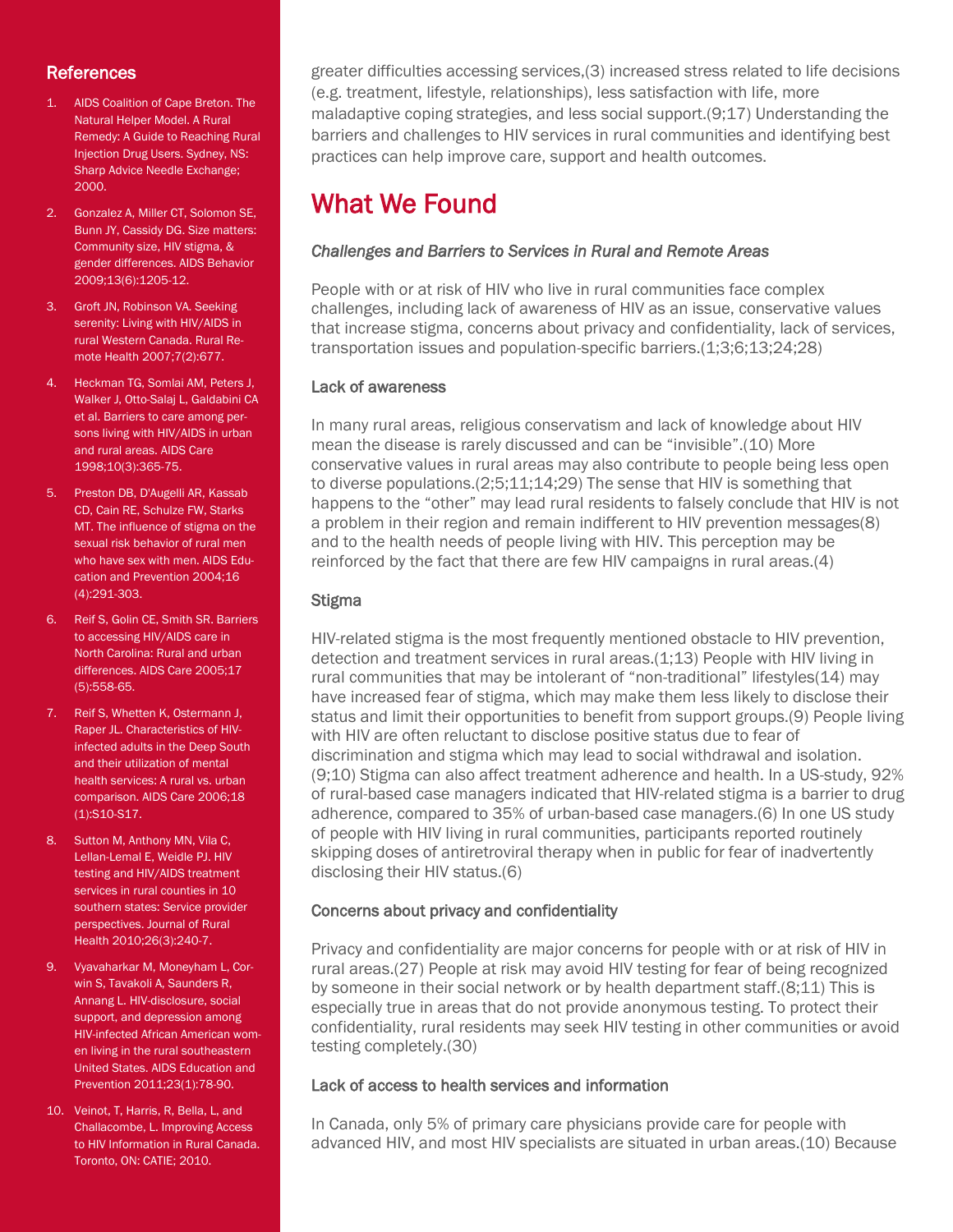of low population density, rural communities often have shortages of physicians, (14) infectious disease specialists and mental health professionals.(3;10;20) Providers in smaller communities often lack familiarity with HIV,(31) which means physicians may not recognize HIV as a possible diagnosis and may not suggest HIV testing.(31) Late diagnosis leads to delays in people with HIV receiving proper medical care,(12) which can have serious implications for their long-term health. People with HIV in rural communities also face barriers accessing HIV information.(10;28) A recent study in rural communities in Canada found that, because rural clinicians have limited experience with HIV, they are unable to provide comprehensive information for their patients, leaving them to educate themselves as well as their doctors.(10)

#### Transportation issues

Transportation can be a barrier to accessing HIV-related services in rural areas. (11;29) For example, many rural residents do not get tested because of difficulties getting to testing centres.(12) Due to a scarce number of health care providers in rural and remote areas,(4;14) people living with HIV may need to travel long distances to access HIV-related services.(7;8;27) Residents who lack accessible transportation are less able to participate in face-to-face support groups or access the medical care they need.(4;8;29) In a 2005 study in North Carolina, 58% of rural-based case managers identified lack of transportation as a "major problem" compared to 30% of urban-based case managers.(15) This finding has also been identified through the Ontario Community HIV and AIDS Reporting Tool (OCHART) as a significant issue in rural and remote communities in Ontario.(32)

#### Population-specific barriers for men who have sex with men

Some challenges in accessing HIV services in rural areas are specific to certain populations. For example, men who have sex with men and who live in rural areas often face the additional burden of homophobia.(29) Men who have sex with men are often victims of social hostility, stemming from the disapproval of homosexuality combined with social tolerance of violence towards them.(25) As a result, many men who have sex with men do not reveal their sexual orientation and, therefore, do not access prevention, testing or care services targeted to gay men and other men who have sex with men.(5;11;29) The lack of a definitive gay community in rural areas makes it difficult for HIV organizations to reach men who have sex with men with prevention interventions. Often, messages targeting men who have sex with men (which may oppose predominant cultural norms in their communities) must be placed in media targeting the general, heterosexual population, which may put men who have sex with men at increased risk of violence.(25)

#### Population-specific barriers for women with HIV

According to qualitative studies, women living with HIV experience more social rejection, shame, discrimination, violence and perceived stigma than their male counterparts.(2) These feelings may be heightened in rural areas, where there are fewer women living with HIV, more isolation and less socialization.(2) Women tend to experience more disclosure concerns than men,(2) which may be due to public perceptions of women with HIV as intravenous drug users, sex workers or having multiple partners.(2) Women's higher levels of concern about disclosure and what others think of them may increase their anxiety and depression,(9) which can lead to an increase in risk behaviours and social isolation, and make it more difficult to provide services for these women.(2)

- 11. Dreisbach S, Corbett K, Ferraro A, Koester S. Policy to prevention: Challenges and opportunities for HIV/STD prevention in rural Colorado. The Health Education Monograph Series 2005;22(3):1-9.
- 12. Chu C, Selwyn PA. Current health disparities in HIV/AIDS. AIDS Reader 18(3):144-6, 152-8 2008.
- 13. Heckman BD, Catz SL, Heckman TG, Miller JG, Kalichman SC. Adherence to antiretroviral therapy in rural persons living with HIV disease in the United States. AIDS Care 2004;16(2):219-30.
- 14. Kilty, H. Rural Health: A Qualitative Research Approach to Understanding Best Practices for Rural Health Service Delivery in a Public Health Setting. Simcoe, ON: Haldimand-Norfolk Health Unit; 2007.
- 15. St Lawrence JS. Emerging behavioral strategies for the prevention of HIV in rural areas. Journal of Rural Health 1999;15(3):335-43.
- 16. Cosio D, Heckman TG, Anderson T, Heckman BD, Garske J, McCarthy J. Telephone-administered motivational interviewing to reduce risky sexual behavior in HIV-infected rural persons: A pilot randomized clinical trial. Sexually Transmitted Diseases 2010;37(3):140-6.
- 17. Heckman TG, Somlai AM, Kalichman SC, Franzoi SL, Kelly JA. Psychosocial differences between urban and rural people living with HIV/AIDS. Journal of Rural Health 1998;14(2):138-45.
- 18. Vyavaharkar M, Moneyham L, Murdaugh C, Tavakoli A. Factors associated with quality of life among rural women with HIV disease. AIDS Behavior 2012;16(2):295-303.
- 19. Bowen A, Williams M, Horvath K. Using the internet to recruit rural MSM for HIV risk assessment: Sampling issues. AIDS Behavior 2004;8(3):311-9.
- 20. Bowen AM, Williams ML, Daniel CM, Clayton S. Internet based HIV prevention research targeting rural MSM: Feasibility, acceptability, and preliminary efficacy. Journal of Behavioral Medicine 2008;31 (6):463-77.
- 21. Heckman TG, Silverthorn M, Waltje A, Meyers M, Yarber W. HIV transmission risk practices in rural persons living with HIV disease. Sex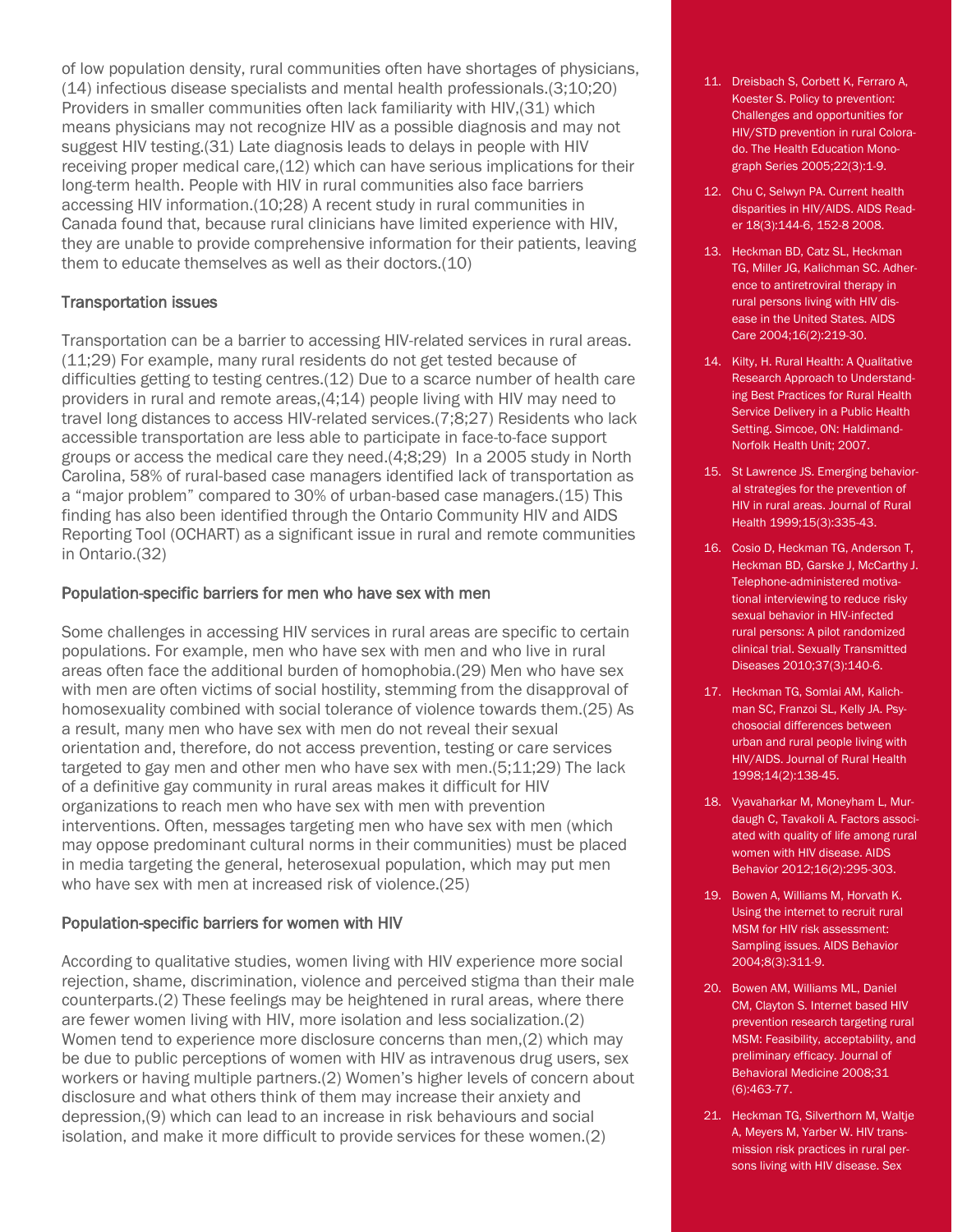Transmitted Diseases 2003;30 (2):134-6.

- 22. Heckman TG, Carlson B. A randomized clinical trial of two telephonedelivered, mental health interventions for HIV-infected persons in rural areas of the United States. AIDS Behavior 2007;11(1):5-14.
- 23. McKinney MM. Variations in rural AIDS epidemiology and service delivery models in the United States. Journal of Rural Health 2002;18(3):455-66.
- 24. Ransom D, Heckman TG, Anderson T, Garske J, Holroyd K, Basta T. Telephone-delivered, interpersonal psychotherapy for HIV-infected rural persons with depression: A pilot trial. Psychiatric Services 2008;59(8):871-7.
- 25. Williams ML, Bowen AM, Horvath KJ. The social/sexual environment of gay men residing in a rural frontier state: Implications for the development of HIV prevention programs. Journal of Rural Health 2005;21(1):48-55.
- 26. Thomas JC, Isler MR, Carter C, Torrone E. An interagency network perspective on HIV prevention. Sex Transmitted Diseases 2007;34 (2):71-5.
- 27. Berry DE. Rural acquired immunodeficiency syndrome in low and high prevalence areas. Southern Medical Journal 2000;93(1):36-43.
- 28. Hall HI, Li J, McKenna MT. HIV in predominantly rural areas of the United States. Journal of Rural Health 2005;21(3):245-53.
- 29. Bowen, A. Rural MSM and HIV prevention. Centers for Disease Control and Prevention; 2013.
- 30. Veinot T, Harris R. Rural women and HIV/AIDS information exchange in Canada. 9th World Congress on Health Information and Libraries. Salvador-Bahia, Brazil. http://www.icml9.org/program/ track6/public/documents/Tiffany% 20Veinot%20New-190940.pdf (accessed 10 August 2013). 2005.
- 31. Ohl M, Tate J, Duggal M, Skanderson M, Scotch M, Kaboli P et al. Rural residence is associated with delayed care entry and increased mortality among veterans with human immunodeficiency virus infection. Medical Care 2010;48 (12):1064-70.

#### *Best Practices in Serving Rural and Rural Areas*

Best practices for serving rural and remote populations must address the barriers to services.(27;33) They must also recognize that rural areas are culturally diverse, with their own personality and needs.(15) For interventions to penetrate community cultural norms and reach residents, both those living with HIV and those at-risk, they must be tailored to the communities.(5;15) Educational programming must also be sensitive to individual risk factors in each community.(5;15) While interventions should be tailored to each community, there is evidence that the following best practices are effective.

#### Interventions that reduce fear and stigma

Effective interventions include educating rural communities to reduce stigma (e.g. anti-stigma campaigns), increasing the number of people involved in HIV information activities, and creating support programs for people living with HIV and their caregivers.(10) It may also be beneficial to initiate community activities and to collaborate with faith-based organizations to initiate discussions about HIV, as an attempt to decrease stigma.(11)

#### Interventions that reduce social isolation

Interventions that reduce fear and stigma can also reduce social isolation by fostering better connections among people living with HIV (as observed in larger urban centres) and expanding social support networks.(6;10) Being able to find peers and disclose one's HIV status helps to reduce psychological stress and risk of depression.(9) Reducing the stress and isolation associated with HIV may open the door to interventions that can then focus on helping people developing the skills to prevent HIV or to manage HIV and maintain their health.(3)

#### Interventions that build skills

People with HIV living in rural areas seem to favour Interventions that combine motivational interviewing with skills-building.(16) A telephone intervention administered to rural people living with HIV suggests that the participants most appreciated content focused on: how to disclose HIV-seropositive status to partners (35%), sexually assertive communication (19%), and misconceptions about HIV transmission (19%). Participants also identified the need to build skills related to: use of harm reduction alternatives (31%), sexual assertive communication (27%), and condom negotiation (17%).(16)

#### Interventions to protect privacy and confidentiality

Ensuring confidentiality can be nearly impossible in rural areas, due to overlapping relationships. Therefore it is essential to deal with the need for privacy among people living with HIV in rural areas.(3) Some rural areas try to increase confidentiality by providing testing and counseling services in community spaces that are not explicitly associated with HIV (e.g. job or college counseling centers, churches).(11)

#### Interventions to improve access to care

Several strategies have been used successfully to improve access to HIV testing services for people in rural communities, including integrating HIV testing into other health services or programs,(8) providing transportation through community volunteers to take people to testing services,(4) and offering rapid HIV testing in rural hospitals.(34) To enhance the capacity of health care providers in rural areas (who tend to have less exposure to HIV than those in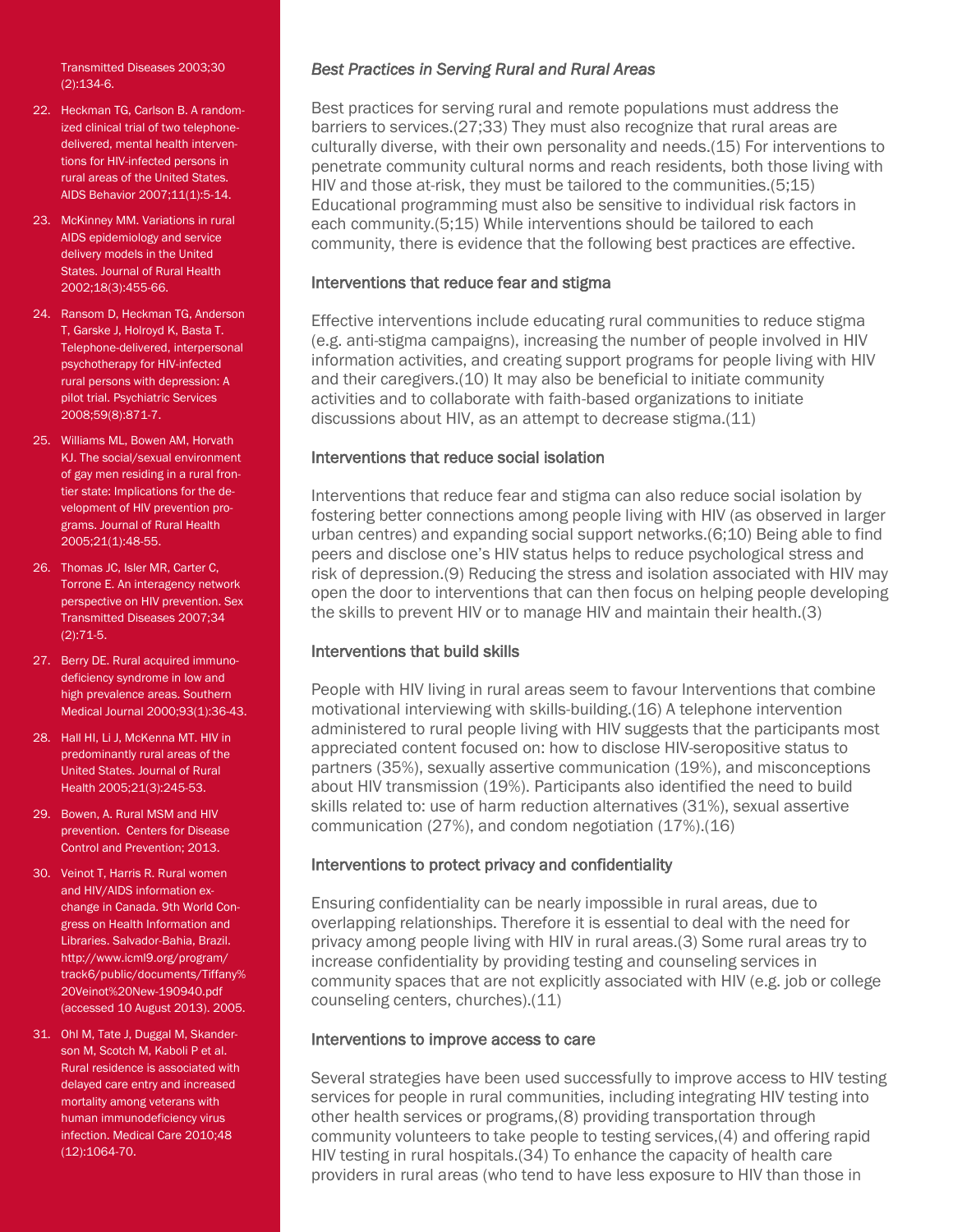urban areas),(28) AIDS service organizations can provide information about HIV, identifying people at high risk for HIV, and encouraging HIV testing.(4;28)

#### Technology-based interventions

Technology can be an effective way to deliver HIV services in rural areas. For example, telemedicine can be used to enable rural residents to consult with HIV specialists between visits,(23) thereby improving access, overcoming transportation barriers and reducing health care costs.(10)

The internet allows people to access HIV information while protecting their privacy and confidentiality,(20) and to communicate with peers conveniently.(4) The internet can also be used to provide HIV intervention programs for rural residents at minimal cost while overcoming some of the barriers associated with stigma and concerns about confidentiality.(19;20) The most common internet-based HIV prevention program provides one-on-one information in chat rooms, where employees of AIDS service organizations can provide health information and HIV testing referrals in real-time.(20) The internet may be especially useful in reaching men who have sex with men as many of these men are already using the internet to find sexual partners.(25) Advertisements posted on websites frequented by men who have sex with men can help link them to websites where they can access information and interventions, and still remain anonymous.(25)

Telephone-delivered interventions are effective because they can overcome geographic barriers(1) and be used to provide a range of services, from a conversation between two people living with HIV to formal therapeutic sessions facilitated by mental health professionals.(4) Telephone-delivered programs may even include teaching individuals how to identify stressors, enhance sense of control, develop active coping strategies, and seek other social supports.(17) In one study of people living with HIV in rural areas in the US, a telephone-delivered intervention successfully reduced depressive symptoms by 23% and psychiatric distress by 30%.(24) Telephone interventions – including support groups – can be delivered through toll-free phone numbers, which give rural residents access to urban-based AIDS service organizations, health care providers and national HIV organizations at no or low cost to service users.(10)

#### Collaborative efforts to reach at-risk populations

Reaching at risk populations in rural areas is particularly challenging due to lack of funding, low population density, fears of breached confidentiality, stigma, and lack of health care resources.(3;8;10;12;14;17;27) To overcome these barriers, AIDS service organizations and other agencies must use their funding judiciously and strategically and develop networks of cooperation that reduce duplication of efforts, integrate services, influence policies, and address community health holistically.(26)

### Factors That May Impact Local Applicability

All studies were conducted in North America. While some of the evidence presented comes from US-based studies, the barriers and recommendations provided are likely equally relevant to experiences of people living with HIV in rural Ontario and Canada. It is however important to note that the challenges and barriers faced by local AIDS service organizations may vary across geographic jurisdictions due to staffing and funding levels.

- 32. AIDS Bureau, Ontario Ministry of Health and Long-Term Care and Public Health Agency of Canada, Ontario and Nunavut Regional Office. OCHART View from the Frontlines: Annual Summary and Analysis of Data Provided by Community-based HIV/AIDS Services in Ontario. https://www.ochart.ca/ documents/2013/VFTFL-2012- WEB.pdf (accessed 30 August 2013). 2012.
- 33. Berry DE, McKinney MM, Marconi KM. A typological approach to the study of rural HIV service delivery networks. Journal of Rural Health 1997;13(3):216-25.
- 34. Lee BE, Plitt S, Fenton J, Preiksaitis JK, Singh AE. Rapid HIV tests in acute care settings in an area of low HIV prevalence in Canada. Journal of Virological Methods 2011;172(1-2):66-71.